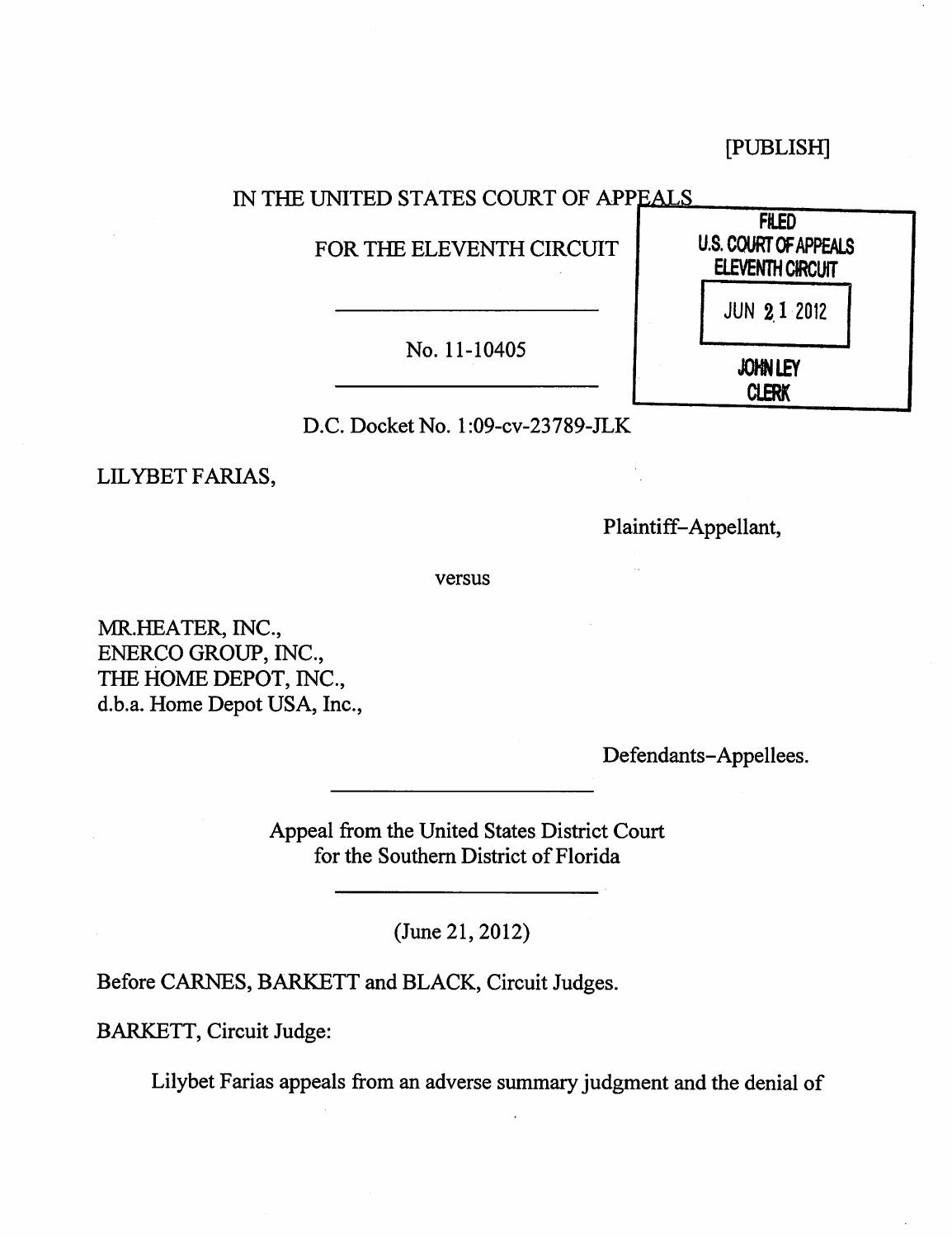her Rule 59 motion for reconsideration in favor of Mr. Heater, Inc., Enerco Group, Inc., and the Home Depot, Inc., ("Defendants"), on her claims of strict products liability<sup>1</sup> and negligent failure to warn. Farias asserts that the Defendants negligently failed to warn her of the danger which could result from the indoor use of the two propane gas-fired infra-red portable heaters that she purchased from Home *Depot* and which had been manufactured by Enerco and Mr. Heater. As a result of the allegedly inadequate warnings, Farias argues that she unwittingly used the two heaters inside her home and when she failed to close the valve on one of the propane gas tanks before going to sleep, her home caught on fire, causing approximately  $$300,000$  in damages.<sup>2</sup> On appeal, Farias argues that the district court erred by resolving as a matter of law, rather than leaving for the jury's determination, the question of the adequacy of the warnings and instructions provided with the propane gas heaters.

It is well-established that Florida law imposes a duty to warn "where a product is inherently dangerous or has dangerous propensities" unless such dangers are known or obvious. See Rodriguez v. New Holland North America, Inc., 767

 $<sup>1</sup>$  On appeal, Farias raises no arguments in support of her strict liability claim, and we</sup> therefore deem this claim to have been abandoned. Fanin v. U.S. Dept. of Veterans Affairs, 572 F.3d 868, 876 n.1 (11th Cir. 2009).

<sup>&</sup>lt;sup>2</sup> Farias was compensated for her losses by her insurance company in the amount of \$305,060.86. This action is a subrogation claim in which Farias is seeking to reimburse her insurance company through a money damages award from the Defendants.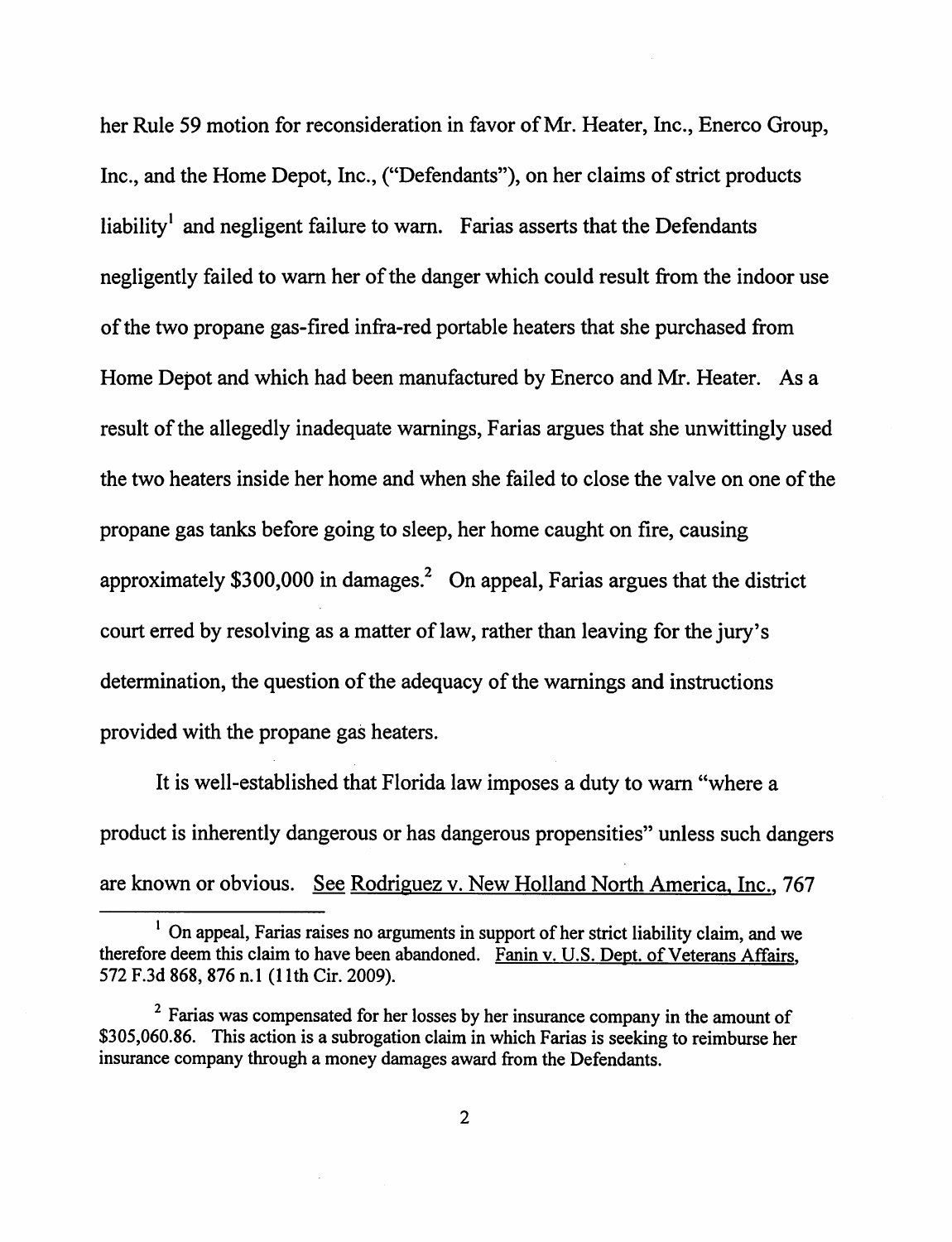So. 2d 543, 544-45 (Fla. 3d Dist. Ct. App. 2000). The Defendants do not dispute that they had a duty to warn users of the propane gas heaters of the potential harmful consequences of this product. Instead the parties' dispute is whether the warnings and instructions that Enerco provided with its Mr. Heater propane gas heater were adequate and whether the district court correctly resolved this question as a matter of law, rather than leaving it for the jury's determination.

"While in many instances the adequacy of warnings ... is a question of fact," the Florida Supreme Court has held that it can be resolved as a question of law where the warning is "accurate, clear, and unambiguous." Felix v. Hoffmann-LaRoche, Inc., 540 So. 2d 102, 105 (Fla. 1989) (noting that many other courts have held the same). "To warn adequately, the product label must make apparent the potential harmful consequences. The warning must be of such intensity as to cause a reasonable man to exercise for his own safety caution commensurate with the potential danger." Scheman-Gonzalez v. Saber Mfg. Co., 816 So. 2d 1133, 1139 (Fla. 4th Dist. Ct. App. 2002). The adequacy of a warning is "determined by a 'reasonable person' standard, rather than on each particular plaintiff's subjective appreciation of the danger." Byrnes v. Honda Motor Co., Ltd., 887 F. Supp. 279, 281 (S.D. Fla. 1994). Accordingly, and contrary to Farias's contentions otherwise, the question of the adequacy of the warnings accompanying the Mr. Heater propane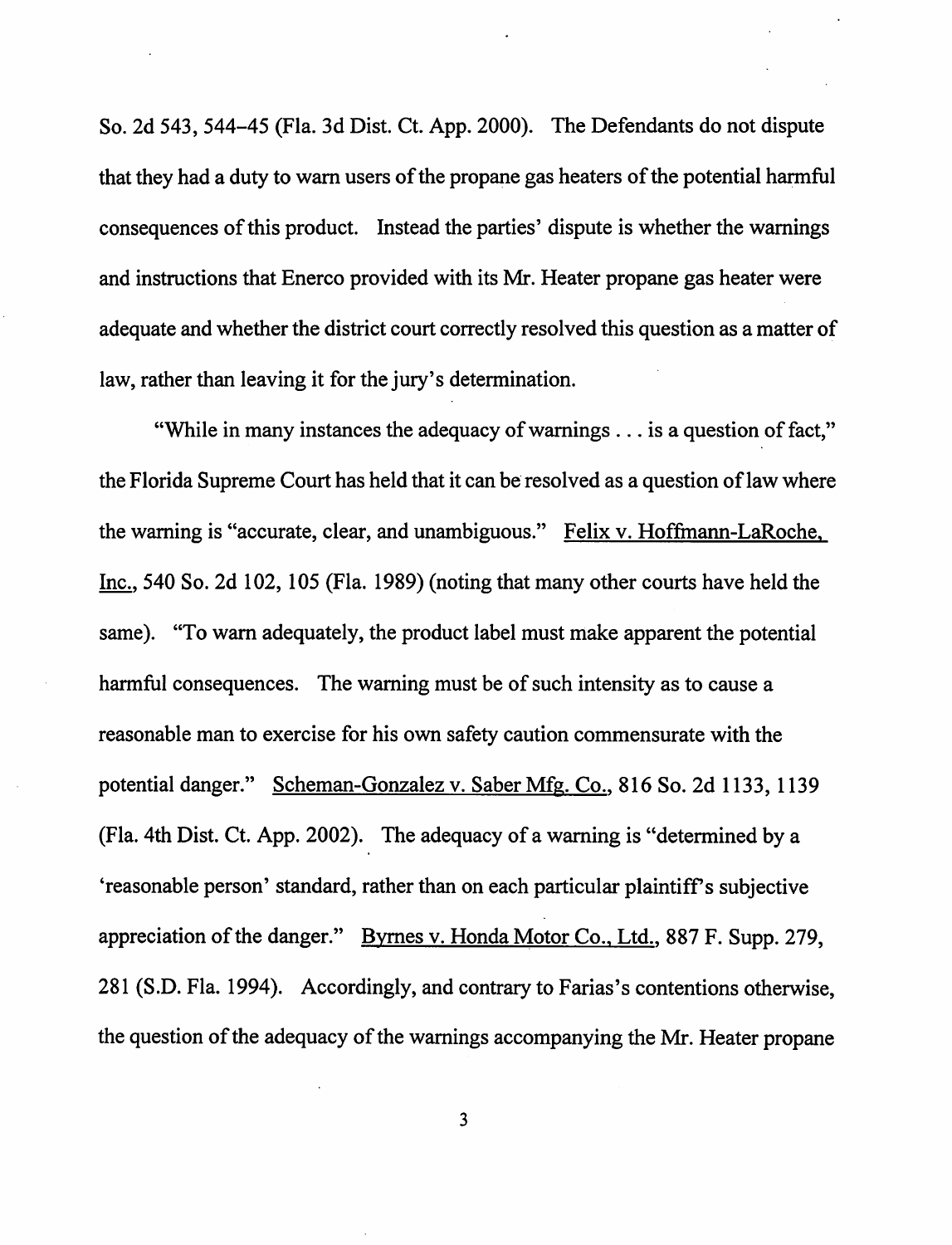gas heater can properly be resolved as a matter of law so long as the warnings are objectively accurate, clear, and unambiguous.

Although the allegations in Farias's Complaint and her summary judgment arguments predominately addressed whether the Defendants had a duty under Florida law to provide warnings in the Spanish language, $3$  on appeal, Farias does not challenge the district court's conclusion that Florida law does not automatically impose a duty to provide bilingual warnings on consumer products. Instead, Farias presents two arguments in support of her contention that the adequacy of the warnings accompanying the Mr. Heater propane heater must be determined by a jury. First, she argues that the district court erred in concluding that the English-language written warnings and graphic depictions, which were provided, can be deemed "adequate" as a matter of law because she asserts they are inherently contradictory, inaccurate and ambiguous. She also argues that the circumstances surrounding the Defendants' marketing of the Mr. Heater propane gas heaters to Miami's Hispanic community are similar to the facts of Stanley Indus., Inc. v. W.M.

<sup>&</sup>lt;sup>3</sup> The parties' summary judgment arguments also addressed whether the Defendants actually provided sufficient Spanish-language warnings. The Defendants argued in the alternative that if they had a duty to provide Spanish-language warnings, they satisfied that duty through the warnings that appeared on the propane gas tank that was used with the Mr. Heater. Having concluded that the Defendants were not required as a matter of Florida law to provide warnings in the Spanish language, the district court did not reach this question. Although Farias argues on appeal that the adequacy of the Spanish language warnings that allegedly were on the propane gas tank should be determined by a jury, we need not address her argument having concluded that the English language warnings were adequate as a matter of law.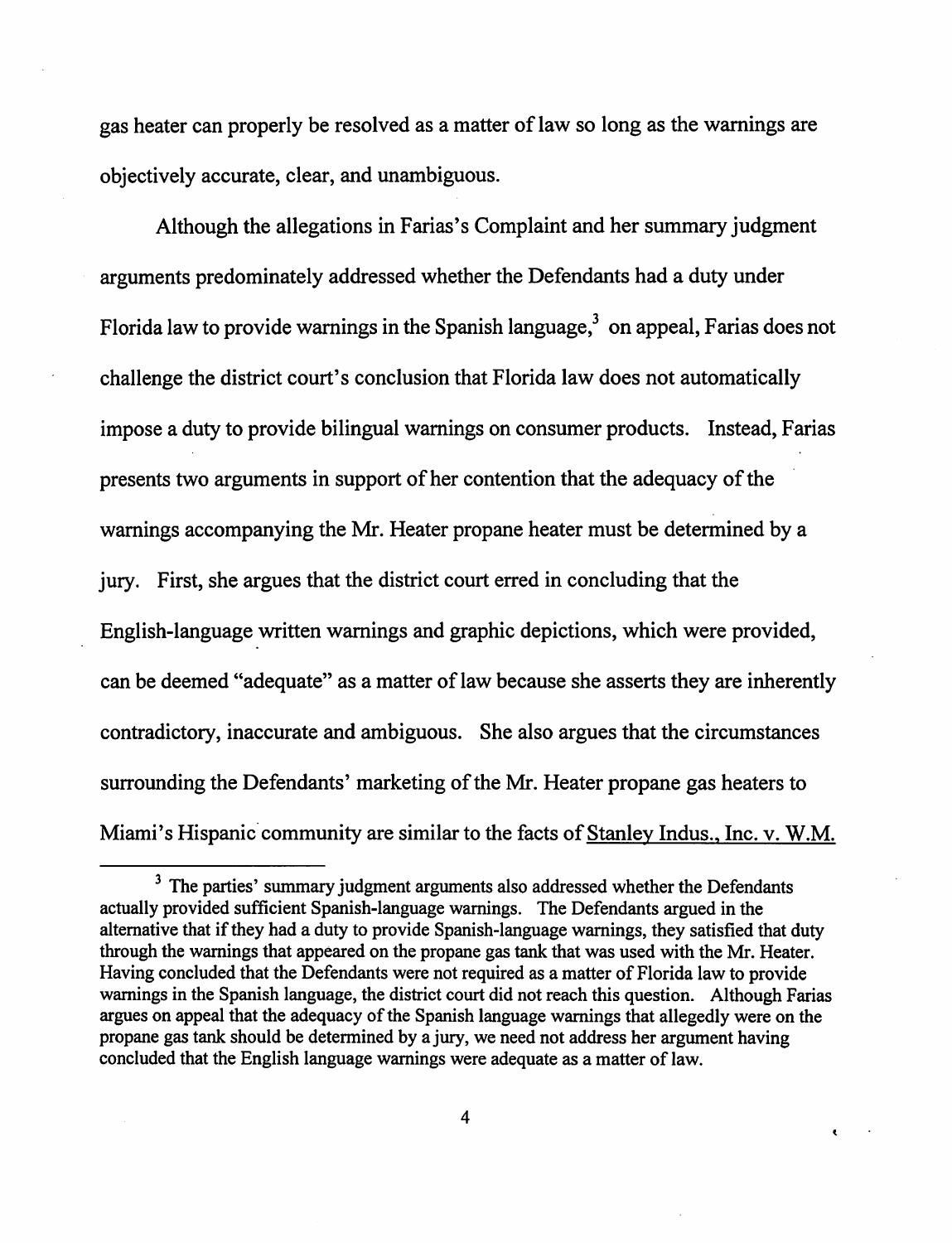Barr & Co., 784 F. Supp. 1570 (S.D. Fla. 1992), which left the question of the adequacy of the English-only warnings on a consumer product to the jury.

While we have some doubts about whether the arguments Farias puts forth on appeal were properly raised in the district court,<sup>4</sup> we nonetheless see no error in the district court's conclusion that the warnings provided by the Defendants were adequate as a matter of law. Having considered the totality of the written warnings and graphic depictions, we find that the Defendants adequately notified consumers of the "apparent potential harmful consequences" of the indoor use of the Mr. Heater propane gas heater, including the risk of fire. . See Scheman-Gonzalez, 816 So. 2d at 1139. We are not persuaded by Farias's argument that the picture illustrations on the packaging material and the written instruction manual were ambiguous as to whether the heater could be used inside a person's home and whether the heater

<sup>4</sup> The arguments Farias raises on appeal are more consistent with the two bases she raised in her Rule 59 motion for reconsideration of the district court's summary judgment order. Farias also noticed her appeal of the district court's denial of her Rule 59 motion, which it appears the district court considered on the merits (rather than dismissing for procedural reasons), and therefore we will treat Farias's arguments raised on her Rule 59 motion as properly before us. On appeal, Farias also relies on documents, which she argues demonstrate that Home Depot assumed a duty to provide Spanish language instructions and warnings on its products by adopting a policy requiring its vendors to use bilingual packaging. These documents were introduced for the first time as part of her Rule 59 motion. In denying the Rule 59 motion on the merits, the district court seems to have accepted Farias's evidence into the record. We, therefore, will treat these documents as part of the record. Ultimately, however, none of these newly raised arguments or evidence persuades us that the district court erred in its conclusion that the Defendants' warnings were adequate as a matter of law.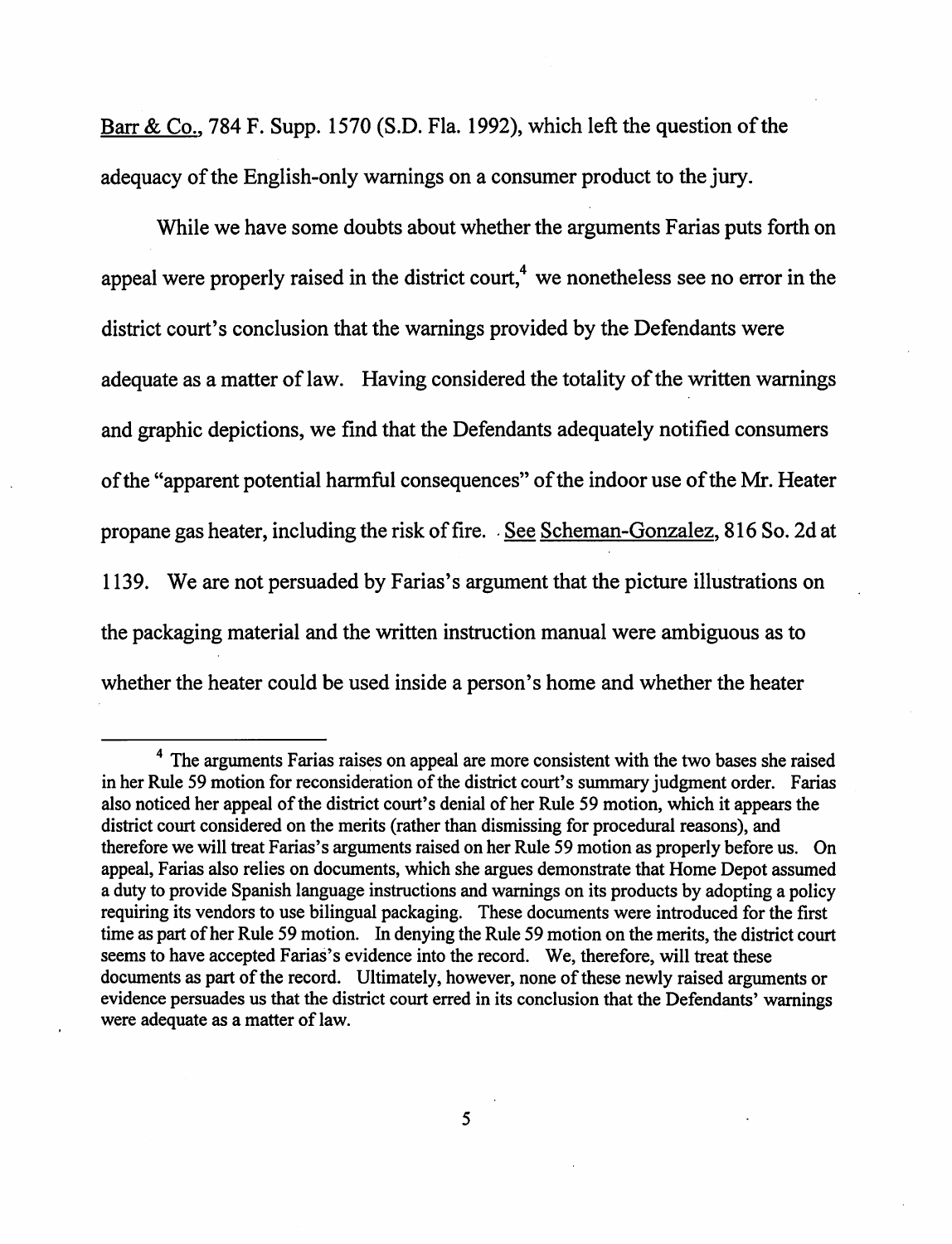posed a fire hazard if used inside a person's home.

As to the adequacy of the warnings that the heater could only be used outdoors, the outside of the product's box contained, in addition to others, the following operating instructions and "important safeguards": "This heater is recommended for outdoor use only"; "Always store propane cylinders outdoors in well-ventilated areas"; "Not designed for use in living areas or small tightly enclosed spaces"; and "Propane cylinders should be located outdoors during heater operation." The box also listed as examples of product use: "Construction Sites," "Auto & Truck Repair," "Other Vehicle Maintenance (farm equipment, trailers, etc.)," "Animal Comfort," "Outdoor Jobs," "Thawing & Heating Purposes," and "Recreation, Poolside Areas." Moreover, the boxes had six photos depicting appropriate uses of the heaters, each labeled with the depicted use including, "Loading Docks," "New Construction," "Warehouses," "Splitting Wood," "Patios," and "Home Auto Repair."

The instruction manual also provided the following relevant warnings about the appropriate use of the heater:

READ INSTRUCTIONS CAREFULLY: Read and follow all instructions. Place instructions in a safe place for future reference. Do not allow anyone who has not read these instructions to assemble, light, adjust or operate the heater.

DO NOT LEAVE HEATER UNATTENDED OR IN OPERATION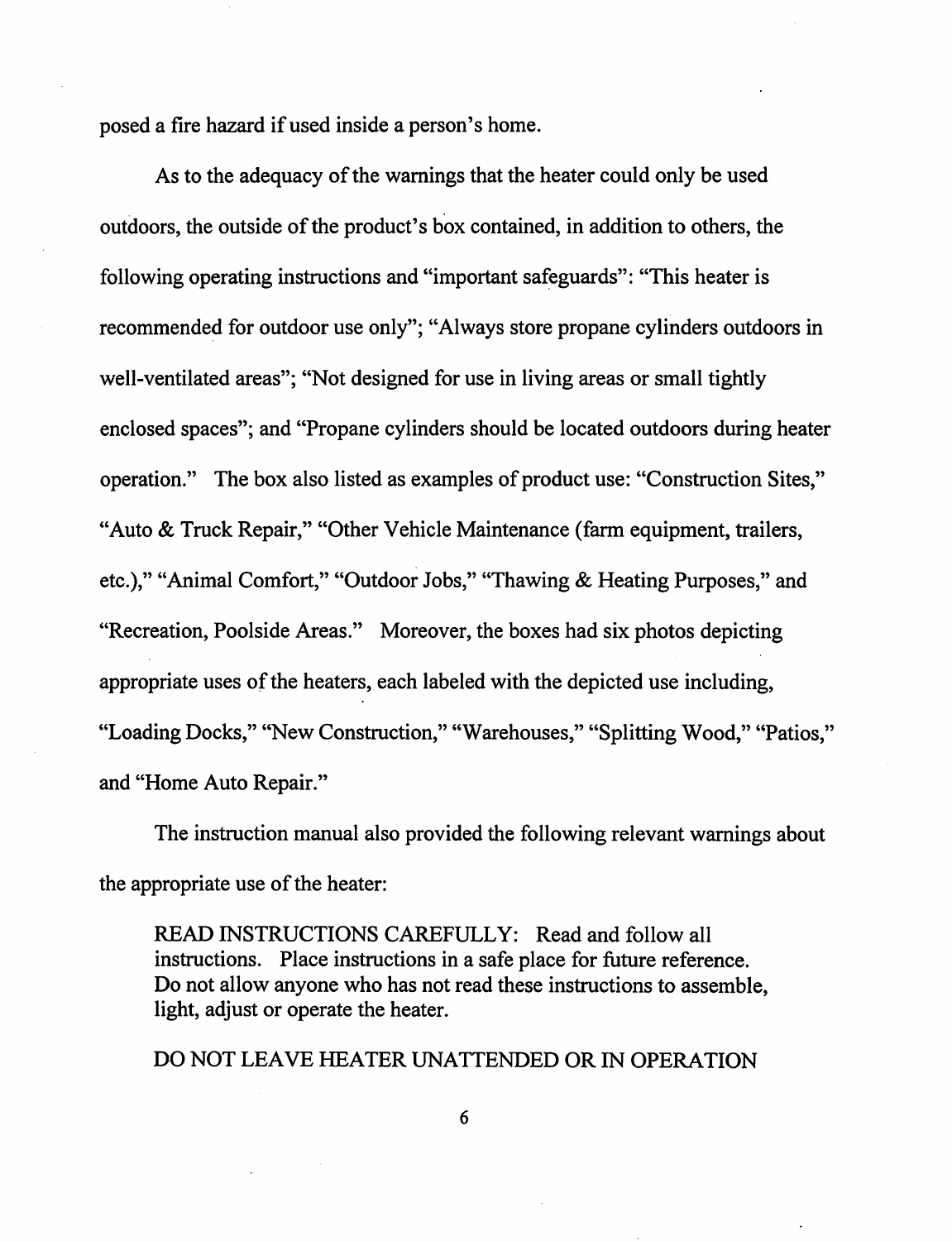## WHILE SLEEPING

## WARNING:

CARBON MONOXIDE CAN KILL YOU: USING A PORTABLE GAS CAMPING HEATER INSIDE A TENT, RV, CAMPER, VEHICLE, SHELTER OR OTHER ENCLOSED AREAS CAN PRODUCE DEADLY CARBON MONOXIDE.

WARNING: NOT FOR HOME OR RECREATIONAL VEHICLE USE

WARNING: Asphyxiation Hazard: Do not use this heater for heating human living quarters. Do not use in unventilated areas.

WARNING: This heater is an unvented appliance and MUST be used ONLY in a well-ventilated area. NEVER attempt to operate the heater inside any vehicle, camper or enclosure.

THIS HEATER MUST BE USED WITH ADEQUATE VENTILATION. Do not use in a tightly enclosed area. Two openings directly to the outdoors MUST be provided.

WARNING: To avoid injury or property damage never allow clothing, tents or other combustible material within 24" of the heater. This heater must be located at least 32" above the floor level when in use. Never operate the heater while sleeping.

Farias argues that the warning about not leaving the heater unattended while

sleeping and the warnings about ventilation raise an ambiguity about whether the

heater can be used inside of a residential home. She also argues that the pictures of

the proposed use of the heater in the warehouse, new construction site and on a patio

add to that ambiguity. We however, do not find that the warnings or pictures create

any ambiguity about whether the heater can be used inside a residential home as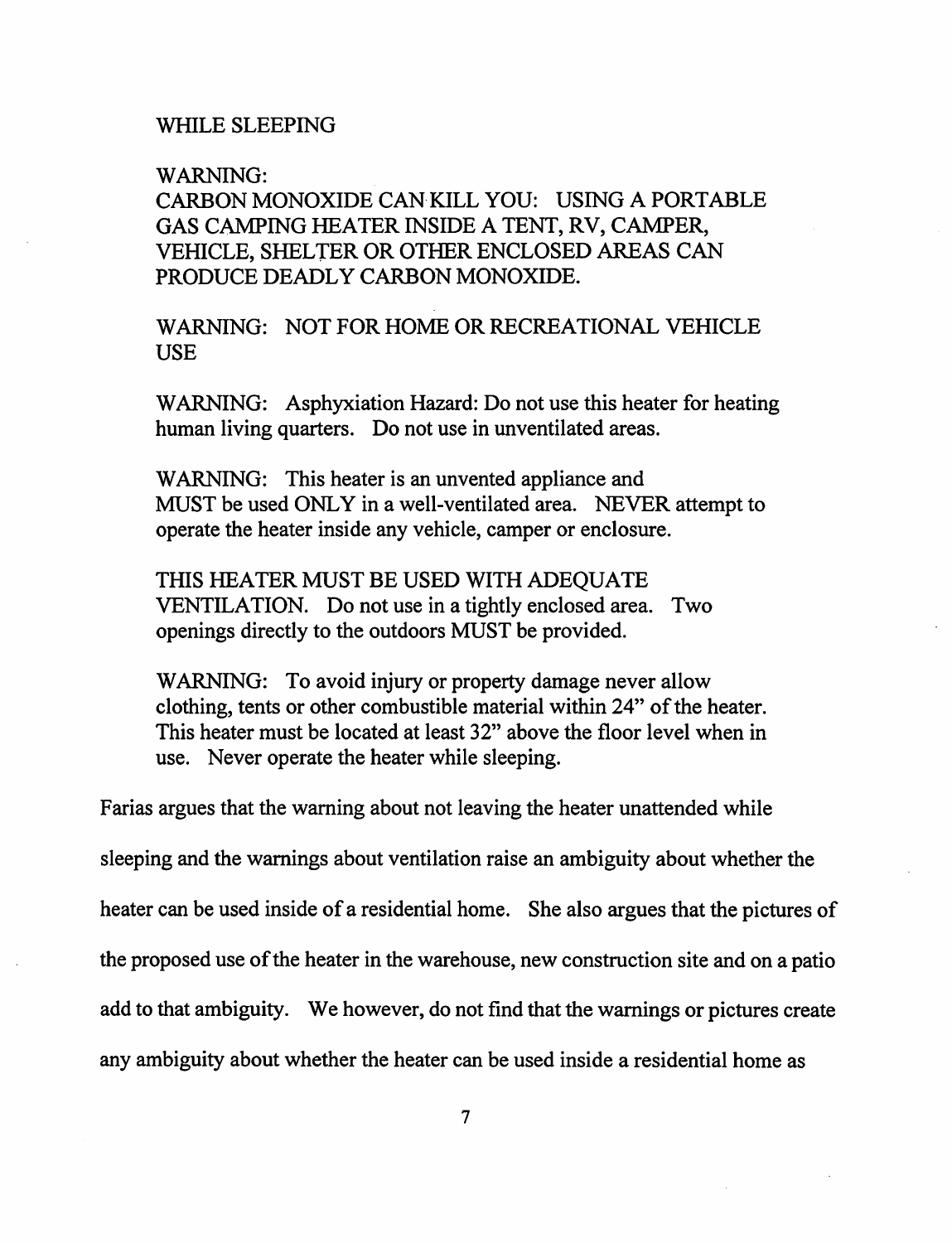Farias suggests. There are several written warnings that the heater must only be used outdoors. These warnings make it clear that it is unsafe to use the heater in living areas, dwellings, tightly enclosed areas or near combustible items. None of the pictures show the heater being used inside a home. The depicted patio use and home auto repair feature both users performing an outdoor activity at their homes.

The warnings also adequately convey the message that misuse of the heater runs a serious risk of not only fire, but explosions, asphyxiation, carbon monoxide poisoning, electrical shock, and personal injury, loss of life and property damage. Those warnings are provided in bold and capital letters and contain the headings "WARNING." We find these warnings to be "of such intensity as to cause a reasonable man to exercise for his own safety caution commensurate with the potential danger" of fire that occurred due to Farias's misuse of the heater. Scheman-Gonzalez, 816 So. 2d at 1139.

Finally, we are unpersuaded that the facts of this case are similar to those in Stanley Indus. Inc. v. W.M. Barr & Co., 784 F. Supp. 1570, 1576 (S.D. Fla. 1992), in which the district court concluded that "[g]iven the advertising of defendants' product in the Hispanic media and the pervasive presence of foreign-tongued individuals in the Miami workforce, it is for the jury to decide whether a warning, to be adequate, must contain language other than English or pictorial warning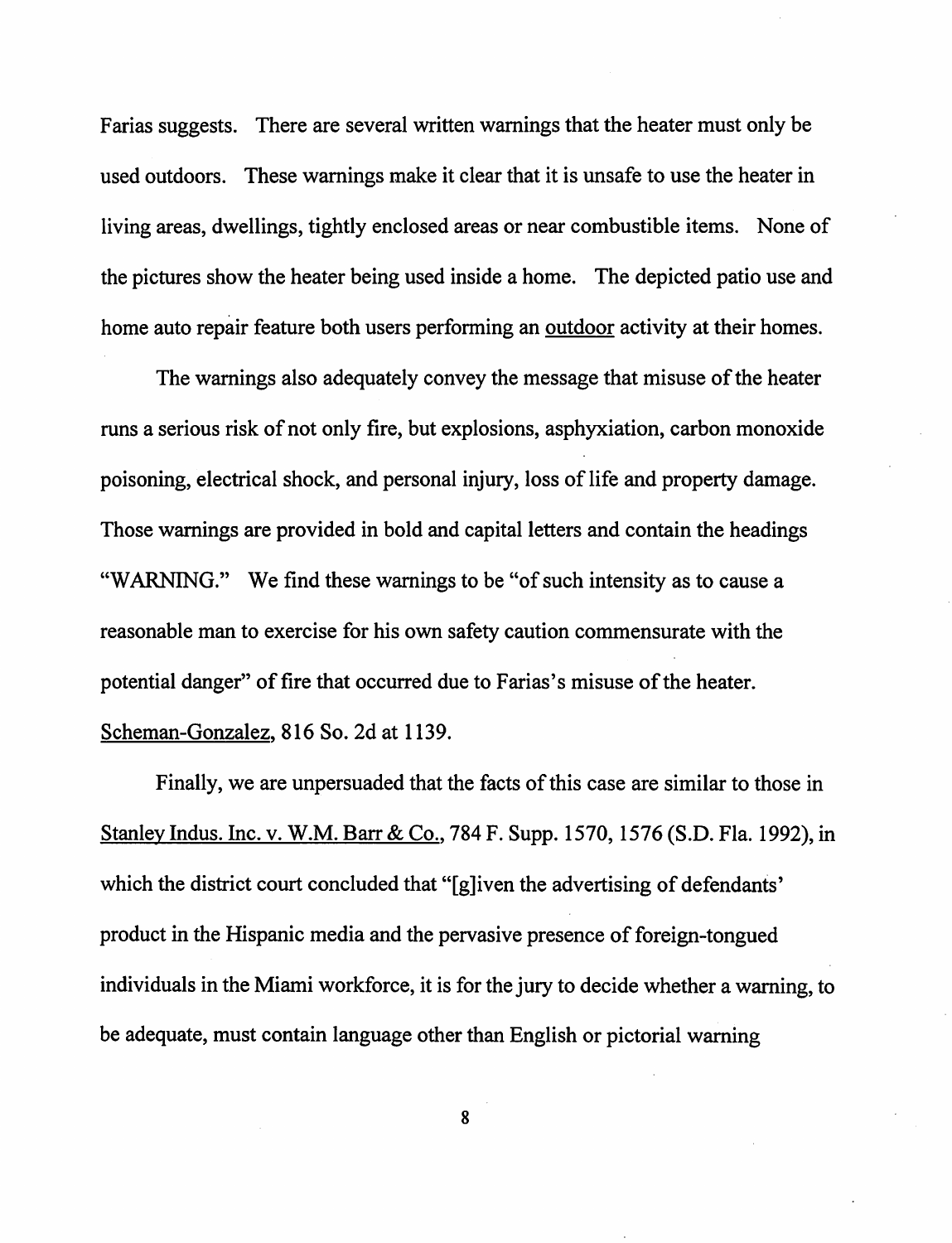symbols." Unlike in Farias's case, in Stanley Industries, the district court found that the manufacturer and seller of the linseed oil, which caused a fire, engaged "regularly and actively" in general marketing on "Hispanic television, on four different Hispanic radio stations and in Diario Las Americas, a Spanish-language newspaper." 784 F. Supp. at 1573. Just three weeks before the fire, the seller placed an order for an advertisement for the linseed oil to run in Diario Las Americas. Id. Given these facts involving the specific targeting of the largely Hispanic "unskilled or semi-skilled Miami workforce" through the Hispanic media, the district court concluded that a jury should determine if the adequacy of the warnings necessitated them to be in Spanish. Id.

Here, Farias has produced no evidence that Enerco or Home Depot specifically marketed the Mr. Heater in any way to Spanish-speaking customers through the use of Hispanic media. That Home Depot has recently instituted an internal policy for all of its vendors to use bilingual packaging is not evidence of a targeted marketing campaign of the Mr. Heater to Miami's Hispanic community through predominantly Hispanic media outlets.

Because we find no error in the district court's conclusion that the warnings provided with the Mr. Heater were adequate as a matter of law, we hereby AFFIRM the grant of summary judgment in favor of the Defendants on Farias's claim of